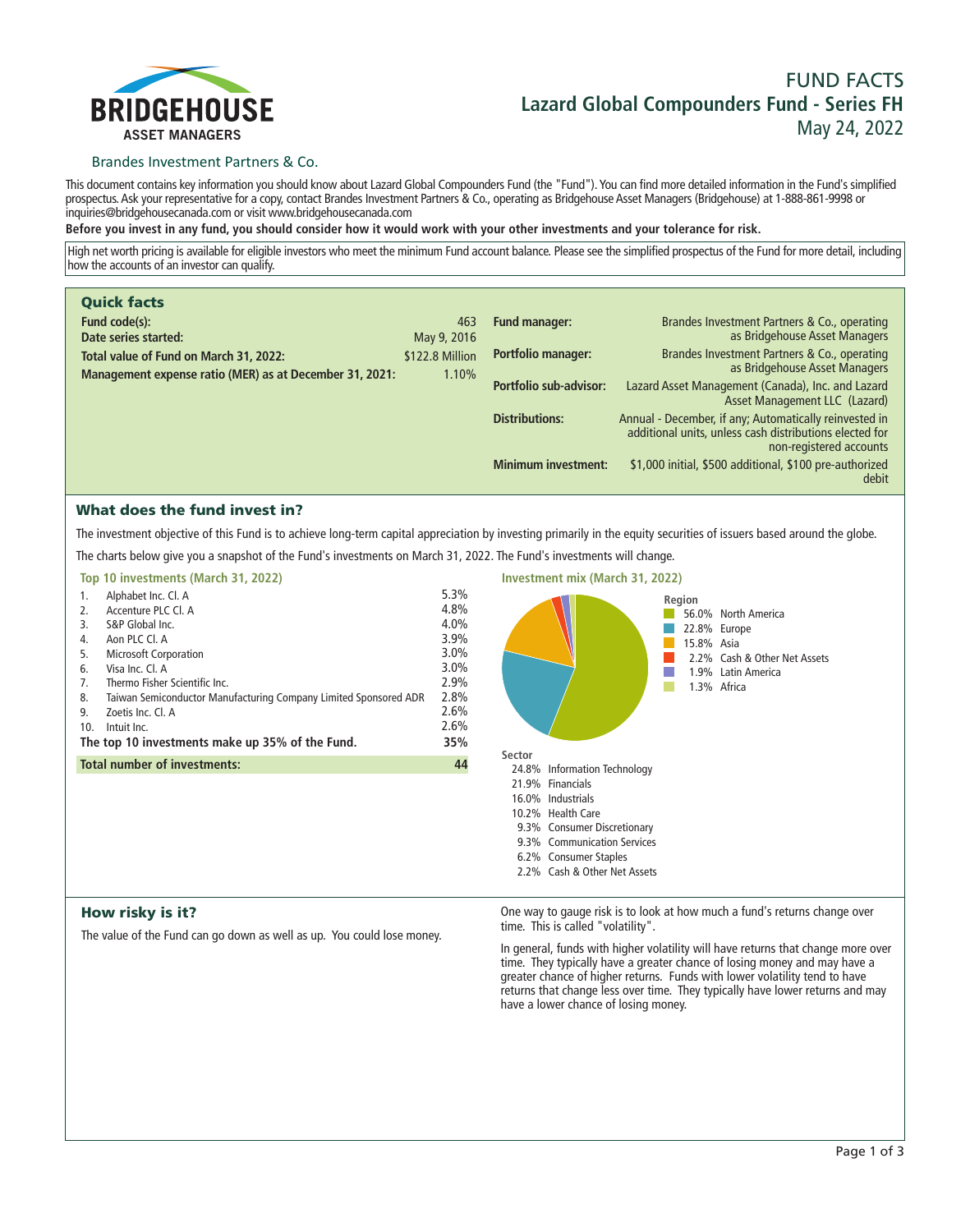

**For more information about the risk rating and specific risks that can affect the Fund's returns, see the Risk section of the Fund's simplified prospectus.**

**Like most mutual funds, this Fund does not have any guarantees. You may not get back the amount of money you invest.**

#### **Risk rating**

**Bridgehouse has rated the volatility of this Fund as Medium.**

**This rating is based on how much the fund's returns have changed from year to year. It doesn't tell you how volatile the fund will be in the future. The rating can change over time. A fund with a low risk rating can still lose money.**



# How has the fund performed?

**This section tells you how Series FH units of the Fund have performed over the past 5 years. Returns are after expenses have been deducted. These expenses reduce the Fund's returns.**

**No guarantees**

#### **Year-by-year returns**

**The bar chart shows the Fund's Series FH units annual performance for each of the years shown. The Fund dropped in value once in 5 years. The range of returns and change from year to year can help you to assess how risky the Fund has been in the past. It does not tell you how the Fund will perform in the future.**



#### **Best and worst 3-month returns**

**This table shows the best and worst returns for Series FH units of the Fund in a 3-month period over the past 5 years. The best and worst 3-month returns could be higher or lower in the future. Consider how much of a loss you could afford to take in a short period of time.**

|                    | <b>Return</b> | 3 months ending            | If you invest \$1,000 at the beginning of the period |
|--------------------|---------------|----------------------------|------------------------------------------------------|
| <b>Best return</b> | 19.8%         | June 30, 2020              | Your investment would rise to \$1,198                |
| Worst return       |               | $-18.1\%$   March 31, 2020 | Your investment would drop to \$819                  |

#### **Average return**

**If you invested \$1,000 in the Series FH units of this Fund on the day the Series was established it would be worth \$2,122 as of March 31, 2022. This represents an annual compound rate of return of +13.6%.**

| Who is this fund for?                                                                                                                                                                                                                                                                                                                                                                                                                                                             | A word about tax                                                                                                                                                                                                                                                                                                                                                                                                                                                                       |  |
|-----------------------------------------------------------------------------------------------------------------------------------------------------------------------------------------------------------------------------------------------------------------------------------------------------------------------------------------------------------------------------------------------------------------------------------------------------------------------------------|----------------------------------------------------------------------------------------------------------------------------------------------------------------------------------------------------------------------------------------------------------------------------------------------------------------------------------------------------------------------------------------------------------------------------------------------------------------------------------------|--|
| • This Fund is suitable for investors who are long-term investors and who<br>wish to add the appreciation potential of global companies to their<br>portfolio. This Fund is not suitable as a short term investment or for an<br>investor who cannot tolerate a medium degree of volatility. The Hedged<br>Series of units of the Fund is suitable if you wish to minimize exposure to<br>fluctuations in foreign developed market currencies relative to the<br>Canadian dollar. | In general, you'll have to pay income tax on any money you make on a fund.<br>How much you pay depends on the tax laws where you live and whether or not<br>you hold the Fund in a registered plan, such as a Registered Retirement<br>Savings Plan or a Tax-Free Savings Account.<br>Keep in mind that if you hold your fund in a non-registered account, any fund<br>distributions are included in your taxable income, whether you receive them in<br>cash or have them reinvested. |  |
|                                                                                                                                                                                                                                                                                                                                                                                                                                                                                   |                                                                                                                                                                                                                                                                                                                                                                                                                                                                                        |  |

# How much does it cost?

**The following tables show the fees and expenses you could pay to buy, own and sell Series FH units of the Fund. The fees and expenses - including any commissions - can vary among each series of a fund and among funds. Higher commissions can influence representatives to recommend one investment over another. Ask about other funds and investments that may be suitable for you at a lower cost.**

#### **1. Sales charges**

**This Series of units does not have a sales charge option.**